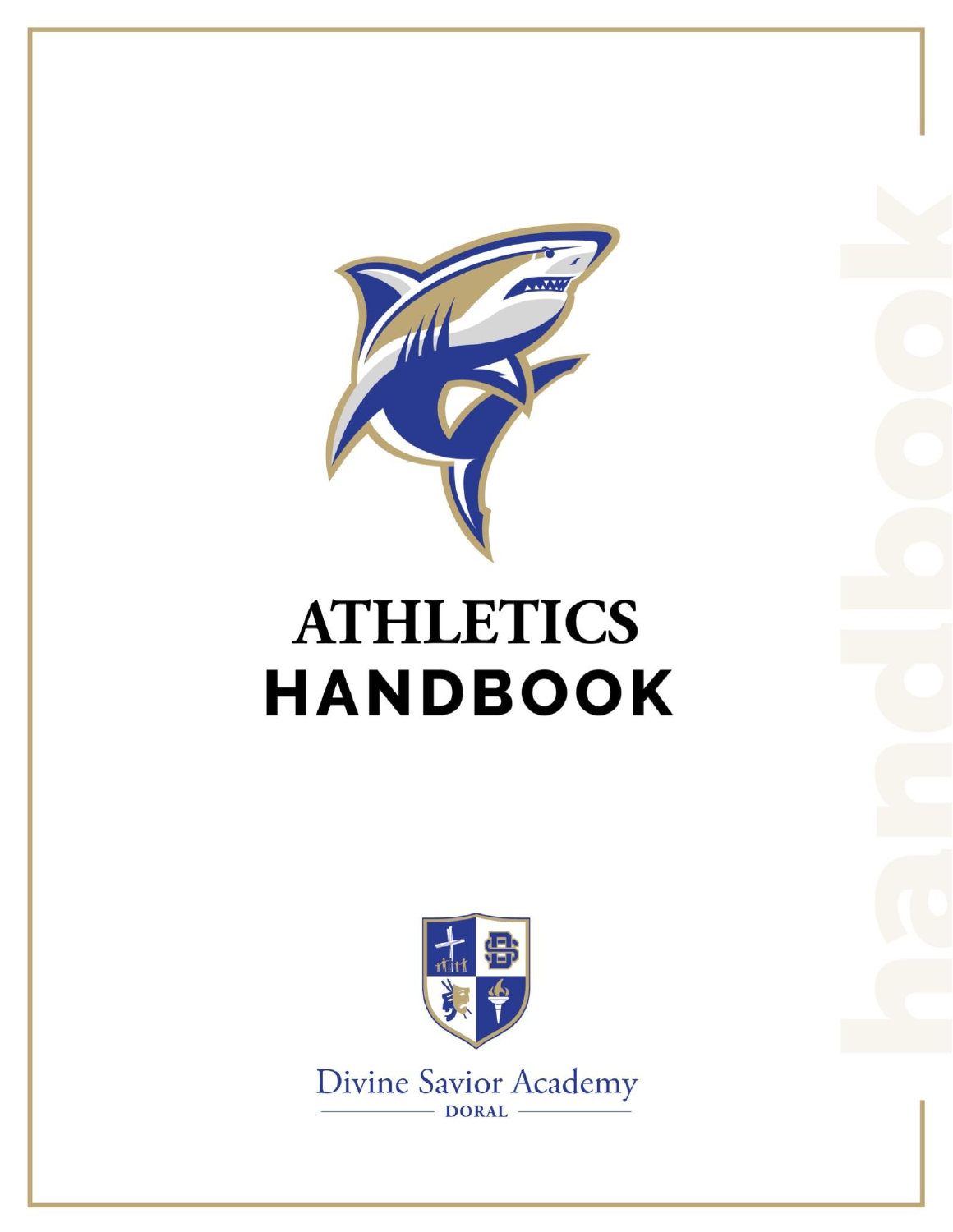### **2021-2022 ATHLETIC OVERVIEW**

#### **Athletic Department Philosophy**

The foundation of all interscholastic athletic programs and school activities at Divine Savior Academy is the Word of God. All programs are offered as an opportunity to grow as Christians outside of the academic school setting. All coaches and participants strive to model Christian behaviors and attitudes,

#### **Athletic Department Mission**

The mission of our athletic and activity programs is to develop and strengthen our participants' talents and abilities through unique learning opportunities difficult to duplicate in other areas of school life. The purpose of our programs is to develop Christ-like character qualities in our participants such as teamwork, dedication, sportsmanship, humility, and living faith in all situations.

#### **Athletic Department Policies**

All policies contained in this handbook have been revised and adopted by the school's executive council in accordance with the rules and regulations of the FHSAA (Florida High School Athletic Association) and the school's administration.

#### **Athletic Department Objectives**

- 1. Spiritual Development
	- a. Provide a Christian environment where student athletes can grow in faith.
	- b. Encourage student athletes to let their light shine through great effort and good sportsmanship, properly representing their Savior and doing all to God's glory.
- 2. Intellectual Development
	- a. Student athletes learn to put school work before their athletic involvement.
	- b. Student athletes learn exercises, skills and rules specific to their sport.
- 3. Physical Development
	- a. Student athletes learn to respect their bodies as temples of the Holy Spirit.
	- b. Student athletes' discipline and train themselves according to the physical needs of their sport.
	- c. Student athletes will develop strength, stamina, skills, and abilities.
- 4. Social Development
	- a. Providing an environment where team play, cooperation, and respect for teammates and opponents is a priority.
	- b. Learn self-discipline, service, and humility as attitudes of team play that carry over into life.
	- c. Encourage friendships between teammates as they strive to reach their athletic potential.
	- d. Instill in student athletes the fact that participation in interscholastic athletics is a privilege with accompanying responsibilities.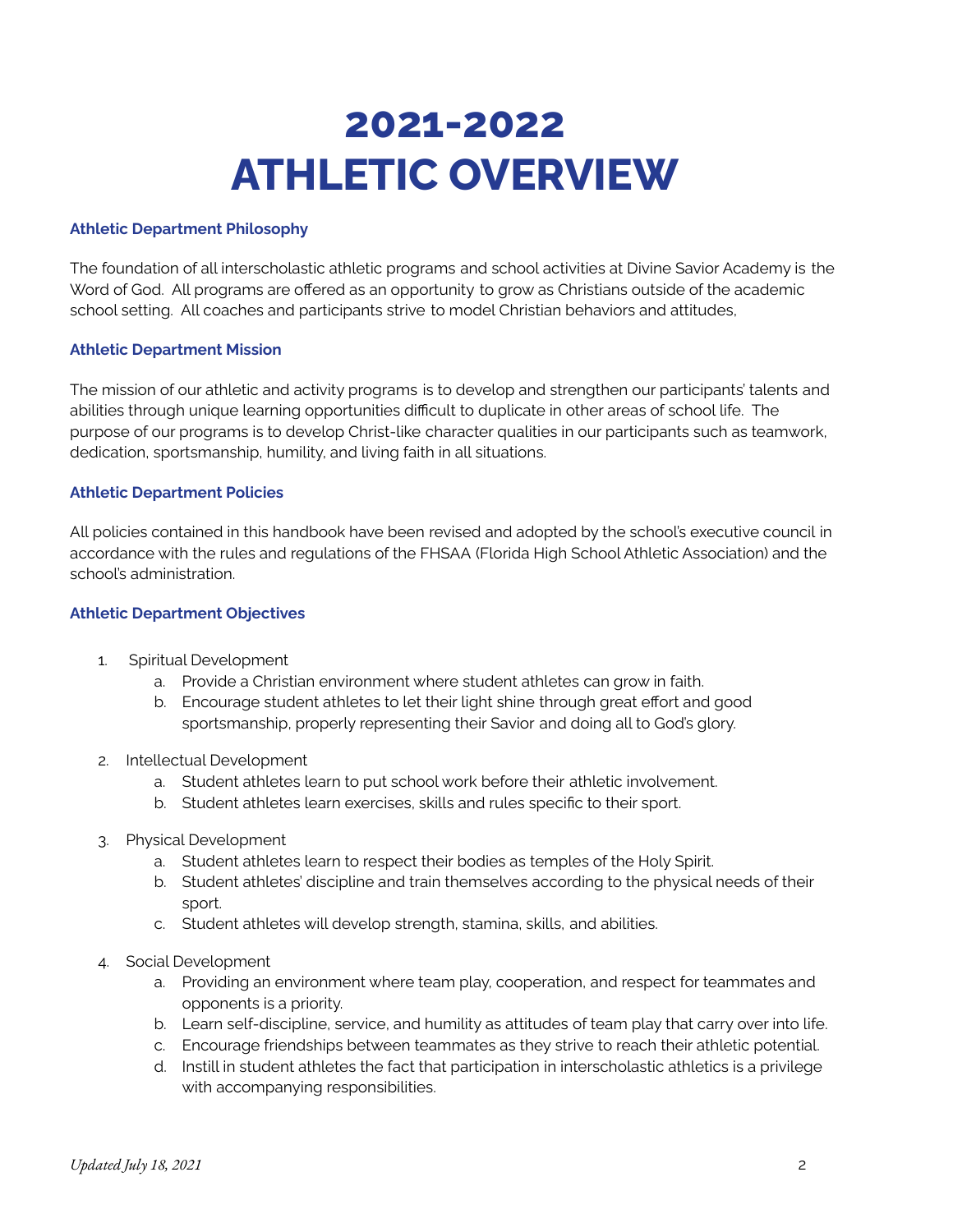- e. Foster in student athletes an attitude that they faithfully commit themselves to all training rules.
- 5. Emotional Development
	- a. Student athletes learn to cope in a Christian manner with feelings they experience in competition such as winning, losing, anger, trust, jealousy, frustration, etc.
	- b. Understand that winning is doing their best with their God-given talents, both individually and collectively.
	- c. Develop in the student athlete the sense of satisfaction and joy that comes from using their God-given talents to their fullest.

#### **Athletic Programs**

| <b>Girls' Sports</b>     | <b>Boys' Sports</b>      |
|--------------------------|--------------------------|
| Cross Country (Fall)     | Cross Country (Fall)     |
| Golf (Fall)              | Golf (Fall)              |
| Volleyball (Fall)        | Basketball (Winter)      |
| Basketball (Winter)      | Soccer (Winter)          |
| Soccer (Winter)          | Tennis (Spring)          |
| Tennis (Spring)          | Track and Field (Spring) |
| Track and Field (Spring) |                          |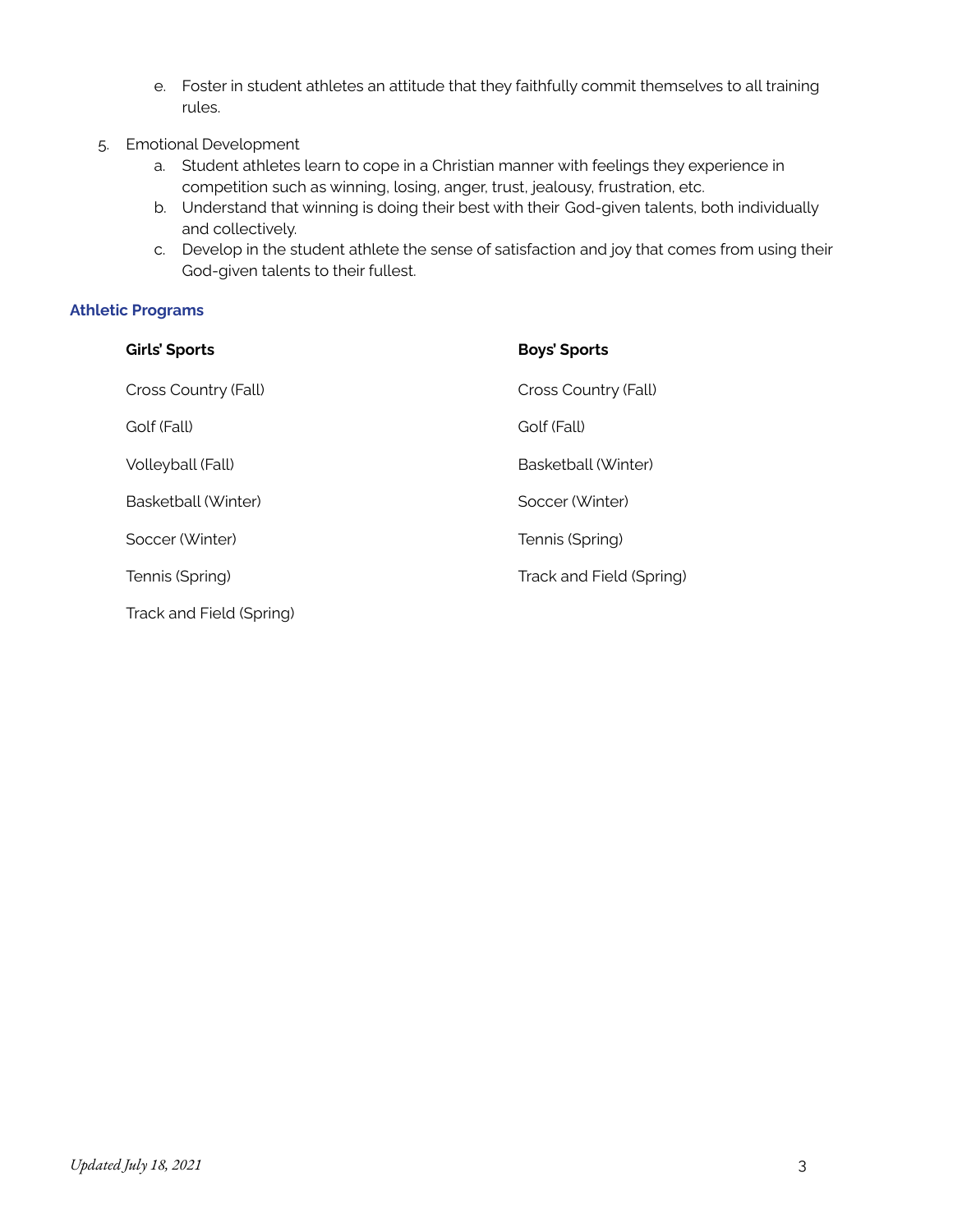### **ATHLETIC EXPECTATIONS**

#### **Game and Practice Attendance**

It should be the goal of every member of a team to be at all practices. Improvement within a team comes from everyone being at each practice and working hard. If an athlete must miss a practice for a valid reason, then he/she should inform the coach in person in advance of the missed practice. Unexcused misses should never happen. Injured players are still part of the team and should be in attendance for all practices. Students must attend school for fourth hour classes to participate in practice that day.

Every member of a team is also expected to be at every scheduled contest. Every athlete is considered an integral part of the team. Everyone contributes to the unified team effort and success. This commitment is necessary for the progress of DSA teams and the consistency of the athletic program. Students must be in attendance for the entire school day to participate in an athletic contest that day.

If emergencies arise, the coach should be contacted as far in advance as possible. This communication is important to make sure every situation can be handled in the best interest of the athlete, family, team, and athletic department. Unexcused absences will likely result in dismissal from the team.

#### **Equipment**

Divine Savior will provide all teams and athletes with the proper equipment to be successful. It is the responsibility of the coach and the team members to take care of all school equipment, especially uniforms. Athletes will be held responsible for irresponsibly damaged equipment and lost equipment.

All uniforms will be washed and cared for by Divine Savior Academy staff, therefore all uniforms will be turned in after each game. Please ensure your child has a separate set of clothes to change into after each game.

Divine Savior Academy is proud to be partnered with Nike. This partnership will help ensure our programs to be outfitted with the best uniforms and equipment possible. It is our intent that all athletes will be equipped with Nike footwear and team uniforms for each sport.

#### **Practice Gear and Apparel**

Practice wear should be comfortable, allow for movement, and be in good condition. Clothing must be appropriate for a Christian school setting. If an athlete's practice apparel is unacceptable, the coach will ask them to change and the athlete will not be allowed back into practice until apparel is appropriate. If practice gear is issued to team members, they are required to wear that practice gear for all practices. All school-issued practice gear must be returned at the end of the season.

#### **Locker Rooms**

Locker rooms are available for all team members. The locker room must always be kept neat and clean. If assigned a locker in a DSA locker room, the student-athlete is always required to keep their locker locked. When using locker rooms at opponents' facilities, it is the responsibility of the coach and team members to leave the locker room as clean, or cleaner than when they arrived.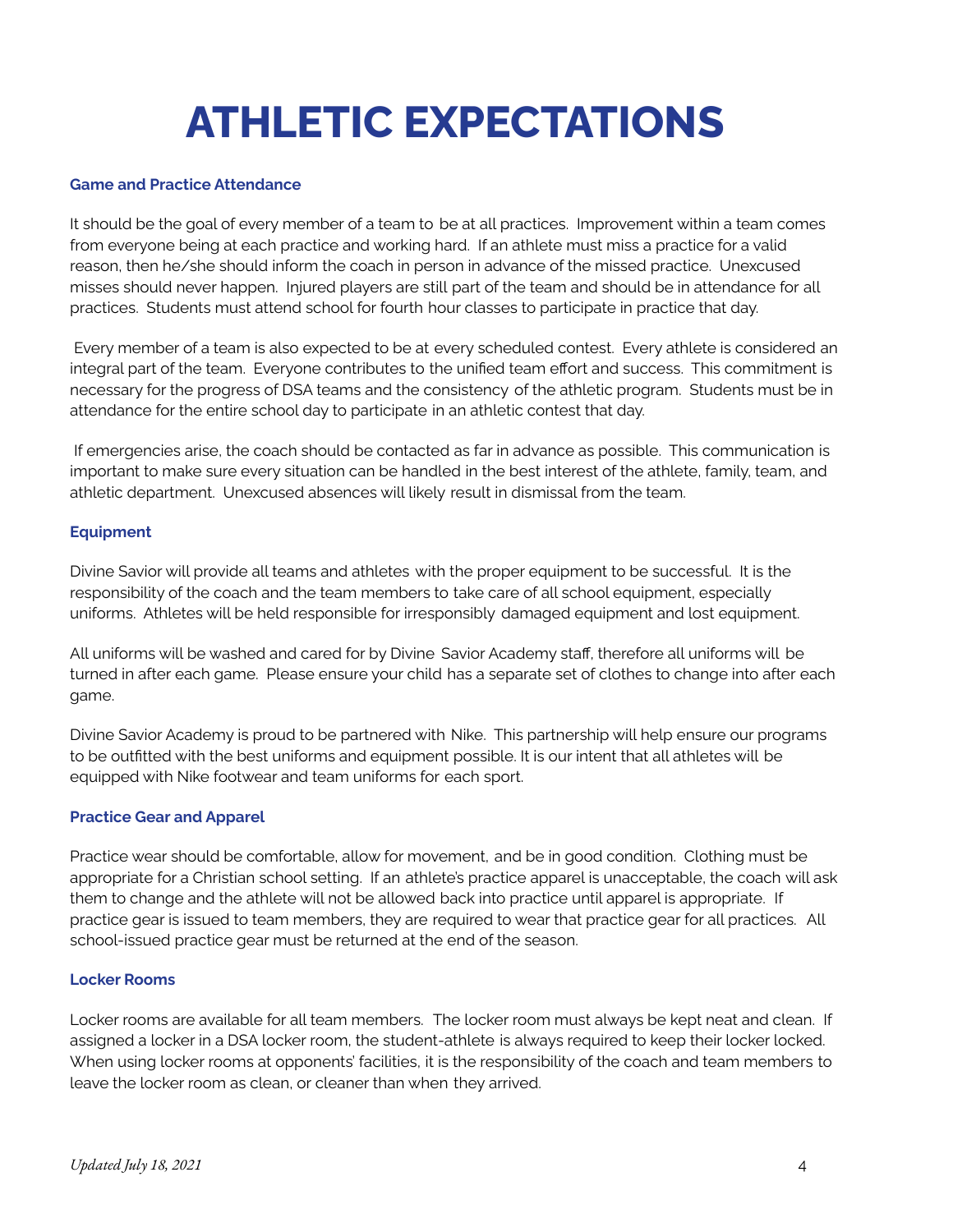#### **Transportation**

All team members are expected to ride to and from all away games together. Teams will travel in the DSA vans or buses. This policy is to ensure that all team members arrive at every game away from Divine Savior on time. Traveling together also allows our teams to begin team preparation and focus on the upcoming contest. Departure times will be given to all team members by their coach.

Students will be allowed to ride home from away games with parents with written permission submitted to the coach. Permission forms can be obtained from the coach in advance or at the event. No requests will be honored for an athlete to drive his/her own car or for an athlete to ride home with someone other than his/her parents or legal guardian.

#### **Limiting Squad Size**

It is the intent of Divine Savior Academy to encourage maximum participation in all co-curricular activities; however, the number of participants on a team must be manageable, safe, and comply with FHSAA regulations. The number of positions available on a team is dependent upon the sport. Should the number of participants exceed the number of positions available on a team, tryouts will be held to determine team membership. If this is the case, some student athletes will be cut and not included in the team. Preparing your son/daughter for this possibility before they try out will be beneficial for them.

#### **Injuries**

Divine Savior Academy will have a licensed athletic trainer on site. The trainer will provide preventative care and treatment for any injuries that occur. The trainer will also assess the need for further treatment from a doctor or therapist.

All injuries should be reported to coaches and/or the athletic trainer immediately. Coaches will determine if injury requires an assessment from the athletic trainer. If so, the coach will fill out an injury form that is taken to the athletic trainer. There must be communication between doctors, the athletic trainer, parents, and coaches if an injury occurs. If a student goes to a doctor for an injury, they must have a note clearing them to play.

#### **Playing Time**

Coaches evaluate athletes daily in order to make playing-time decisions based on an athlete's ability, effort, and attitude. These decisions are not debatable. If you have concerns regarding your child's playing time, schedule a private meeting with your child's coach (see COMMUNICATION).

#### **Sportsmanship**

Coaches, spectators and athletes will show respect at all times to officials, opponents, and spectators of the opposing team. Each one of us has a great opportunity to represent our Savior, our school, and ourselves, especially in an emotional setting like an athletic contest. Though this may be difficult at times, it is vital to let people see us as the Christians we are, showing love and respect to all.

The decisions of game officials are always final and our athletes, parents, and fans should respect their judgments and decisions. Any concerns with the officials will be communicated by the coach.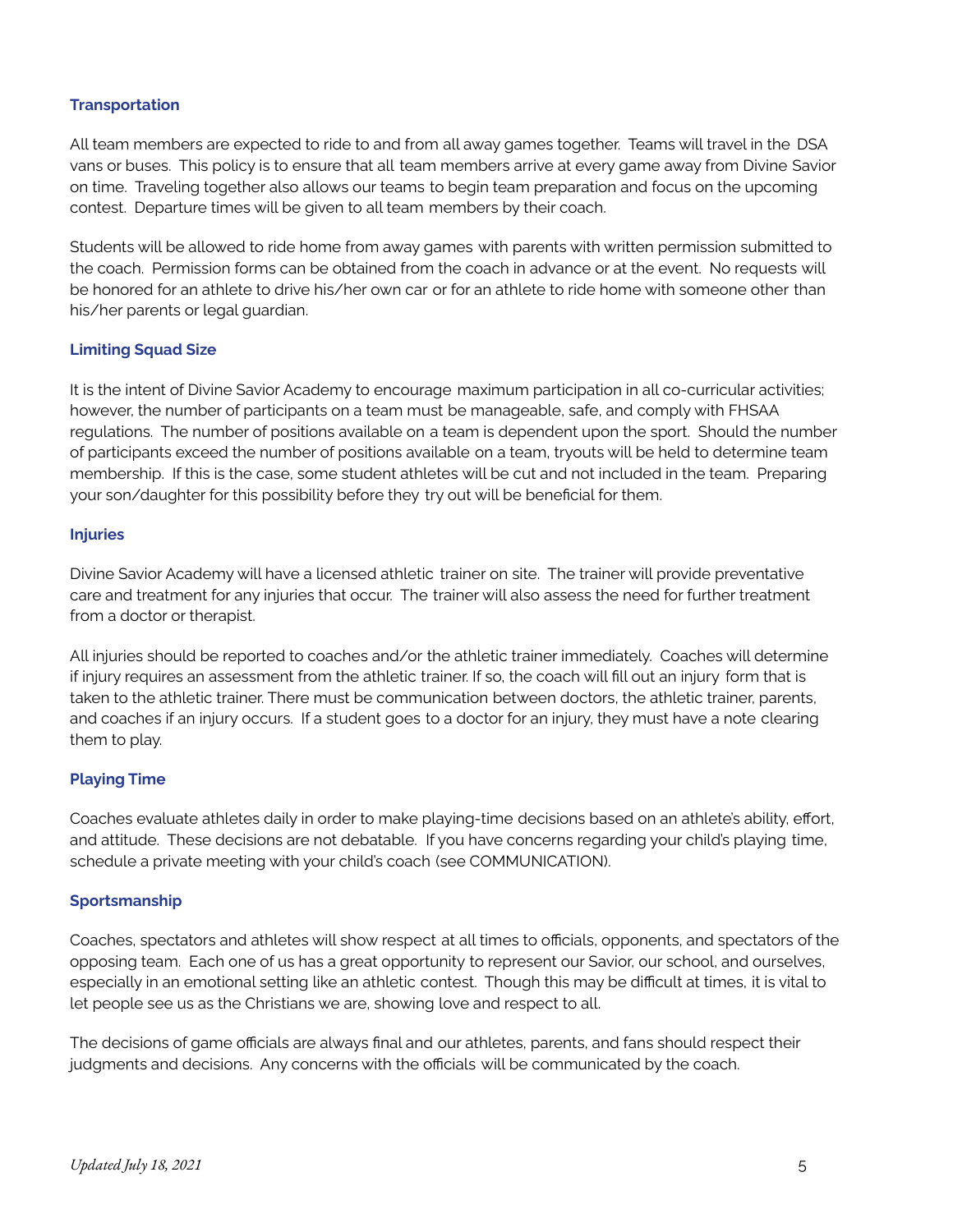If a player, parent, or coach is the cause of a sportsmanship fine issued to Divine Savior Academy by the Florida High School Athletic Association, that individual will be responsible for reimbursing Divine Savior for the full amount of the fine.

#### **Varsity Letters and Team Awards**

School Letters are awarded to athletes on the varsity who meet a coach's criteria. An athlete must remain eligible for the entire season in order to letter. Training rule violations, quitting the team for any period of time or unexcused absences from any practice or game are also grounds for not lettering. Varsity team managers will earn a letter or community service hours for their service. Sub-varsity level team managers will earn community service hours for their service.

Coaches at all levels may also give team awards. Team awards and recipients will be determined by the coach. Team Captains may be chosen by coaches and/or other team members.

#### **Dress and Grooming**

A neat appearance goes a long way in representing our school. School grooming rules as stated in the school handbook will be strictly enforced by coaches. School uniforms or game uniforms should be worn to and from all games. The coach will determine if athletes will wear school uniforms while traveling to an away game or if athletes will wear game uniforms while traveling to an away game.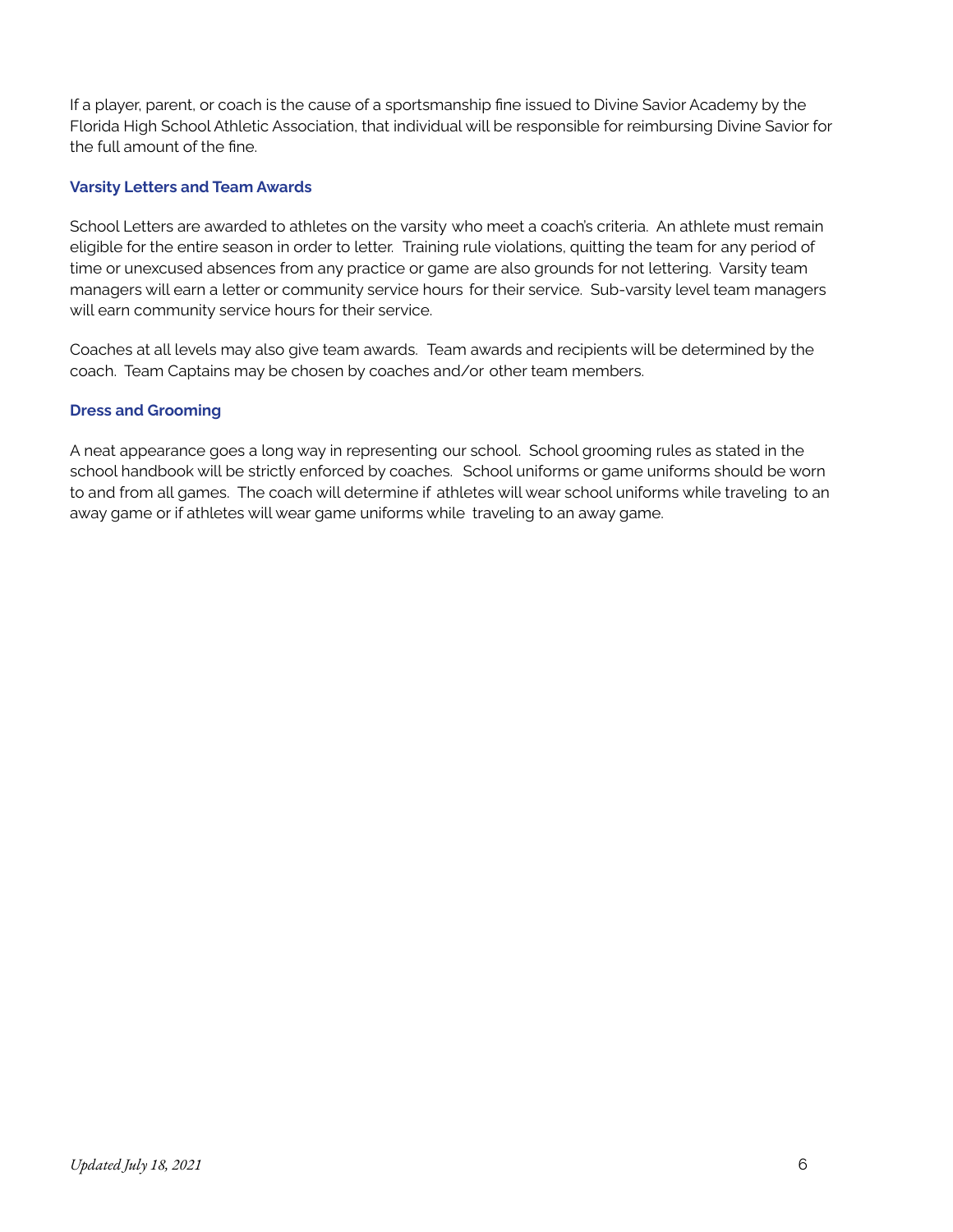### **ELIGIBILITY**

#### *The following eligibility requirements apply to members of athletic teams, student clubs, and student organizations.*

#### **ACADEMIC INELIGIBILITY**

To assist students in focusing on their academics and to ensure that they use their gifts to their fullest, the following process is put into place.

- Students will remain eligible as long as their grades do not fall below the following requirements. The grades will be checked four times per semester: at progress report time (roughly one quarter and three quarters of the way through the semester), at end of quarter (roughly half way through the semester), and then at the end of the semester. The exact dates are listed on the school calendar.
- Students who have an F or two D's the first three reporting times (other then semester's end) will be ineligible until the next reporting time (progress report or end of quarter times - approximately four to five weeks). Students may make an appeal two weeks after the initial ineligibility time if they have raised their grades. Their appeal will be made to the Academic Dean and the teacher(s) in whose class(es) the low grade(s) were. They also must not have two D's or any F's in any other class when the appeal is made.

#### **Florida High School Athletic Association (FHSAA) Academic Requirements**

Students are required to maintain a minimum of 2.0 grade point average to be eligible for interscholastic athletic programs and activities in accordance with FHSAA bylaw 9.4.1. In addition to the minimum grade point average required by the FHSAA, Divine Savior requires that a student must not accumulate any cumulative F's at the end of a semester marking period. If a student does end a semester marking period with any F's or a cumulative GPA below 2.0, that student will be declared academically ineligible for the next semester marking period whether they continue at DSA or transfer to another school. Any student receiving an incomplete is declared academically ineligible until the coursework is completed, at which time their GPA and final grades will be reviewed for eligibility status. If the completed coursework, resulting grade, and GPA meet the requirements listed above, the student will be declared academically eligible for participation in extracurricular activities.

Academic eligibility/ineligibility lasts for an entire semester in accordance with FHSAA bylaw 9.4.1.2. An academically ineligible student is not allowed to participate in any practice, meeting, game, or performance of any extracurricular or service activity until the end of the next semester when eligibility has been regained. Students are encouraged to work to raise their grades so they may join their clubs or teams when they appeal the decision after two weeks. A student declared academically ineligible after the second semester will serve his or her ineligibility for extracurricular activities at the beginning of the following year. Extracurricular activities include participation in athletics, chess, archery, serving as a class officer, Student Council, National Honor Society, and school clubs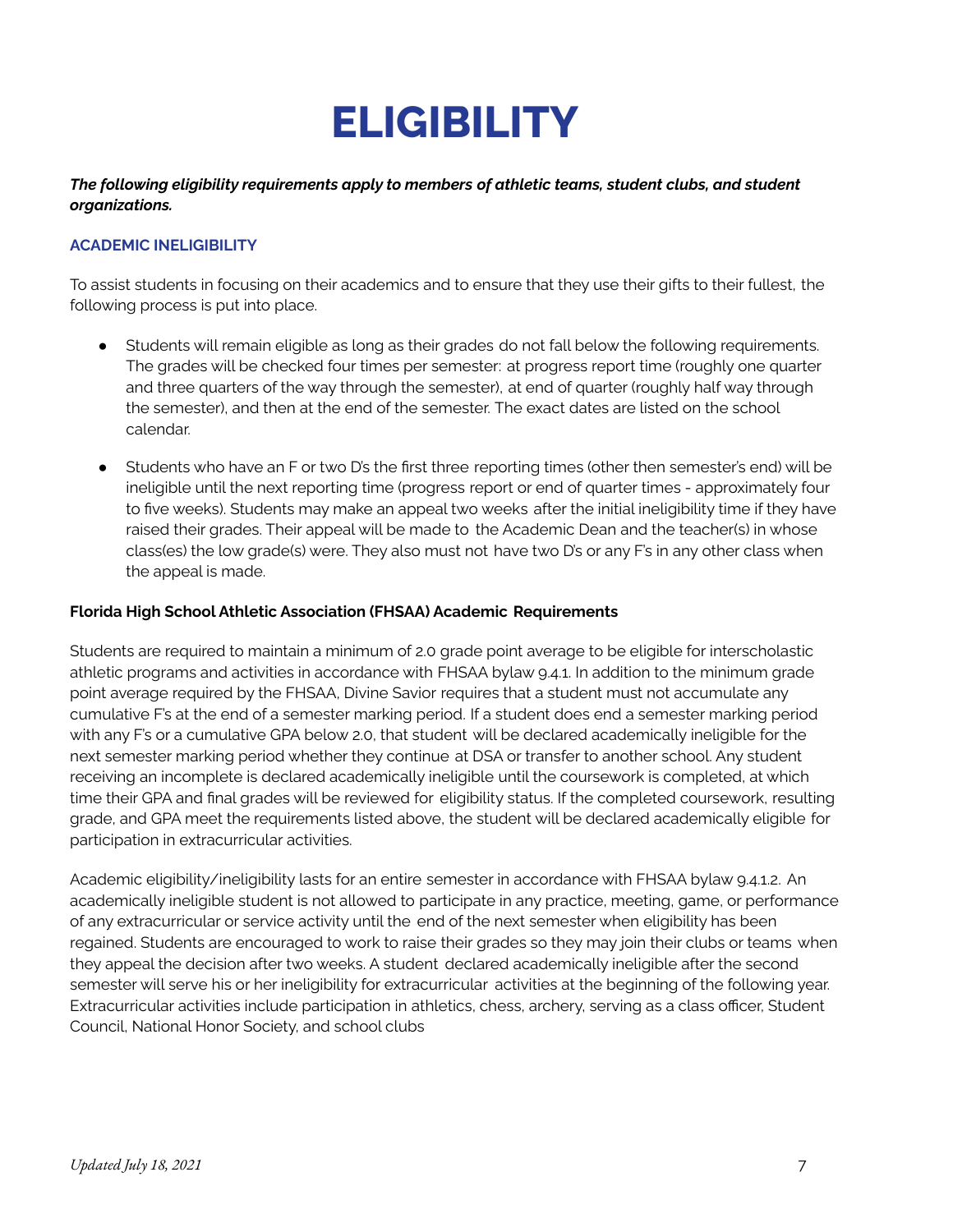#### **Florida High School Athletic Association Participation Requirements (for all athletic team participants)**

Students will not be eligible to participate in any sport related activities until the following forms have been submitted to the Athletic Director and have been approved by the FHSAA.

- Pre-participation Physical Evaluation (Form EL2)
- Consent and Release From Liability Certificate(Form EL3)
- \*Affidavit of Compliance with Policy on Athletic Recruiting (Form GA4)
- \*\*Registration of Youth Exchange, Other International, or Immigrant Student (Form EL4)

\**Only necessary for new 10 th-12 th grade students*

\*\**Only necessary for international students*

#### **Florida High School Athletic Association Age Requirements (for all athletic team participants)**

Middle School – To be eligible for middle school level athletics, a student-athlete must not turn 15 on or before September 1. (FHSAA Bylaw 9.6.3)

High School – To be eligible for high school level athletics, a student-athlete must not turn 19 years old on or before July 1. (FHSAA Bylaw 9.6.1)

All high school student-athletes have four consecutive calendar years of possible eligibility from the date he/she begins ninth grade for the first time. (FHSAA bylaw 9.5.1) A student becomes permanently ineligible four consecutive calendar years from the date he/she begins ninth grade for the first time.

#### **SUBSTANCE ABUSE VIOLATIONS (for all students in student organizations, clubs, and athletic teams)**

Young, Christian students should honor God with their bodies and use their God-given talents to the best of their ability. Illegally using and abusing controlled substances is harmful to the development of all students. Substance abuse violations regarding alcohol, tobacco, illegal drugs, and drug paraphernalia are in effect 365 days per year.

Violations of the conduct code include, but are not limited to

- 1) Purchase, possession, distribution, or drinking of alcoholic beverages.
- 2) Purchase, possession, distribution, or use of illegal drugs, look-alike drugs, or drug paraphernalia.
- 3) Purchase, possession, distribution, or use of tobacco, E-cigarettes, vapor pens, and the like.
- 4) Attendance at events(parties) where drugs and/or alcohol are being consumed or used illegally, even though the student was not personally involved in the use of alcohol or other drugs. (It would be wise for students to carefully consider their attendance at events/parties prior to actual attendance.)
- 5) Insubordination or illegal acts or conduct in direct violation of the philosophy of Divine Savior Academy.

Any student who violates any of the five points above and who is apprehended by the police, or seen by a Divine Savior Academy faculty/staff member, or by an independent reliable source which is corroborated,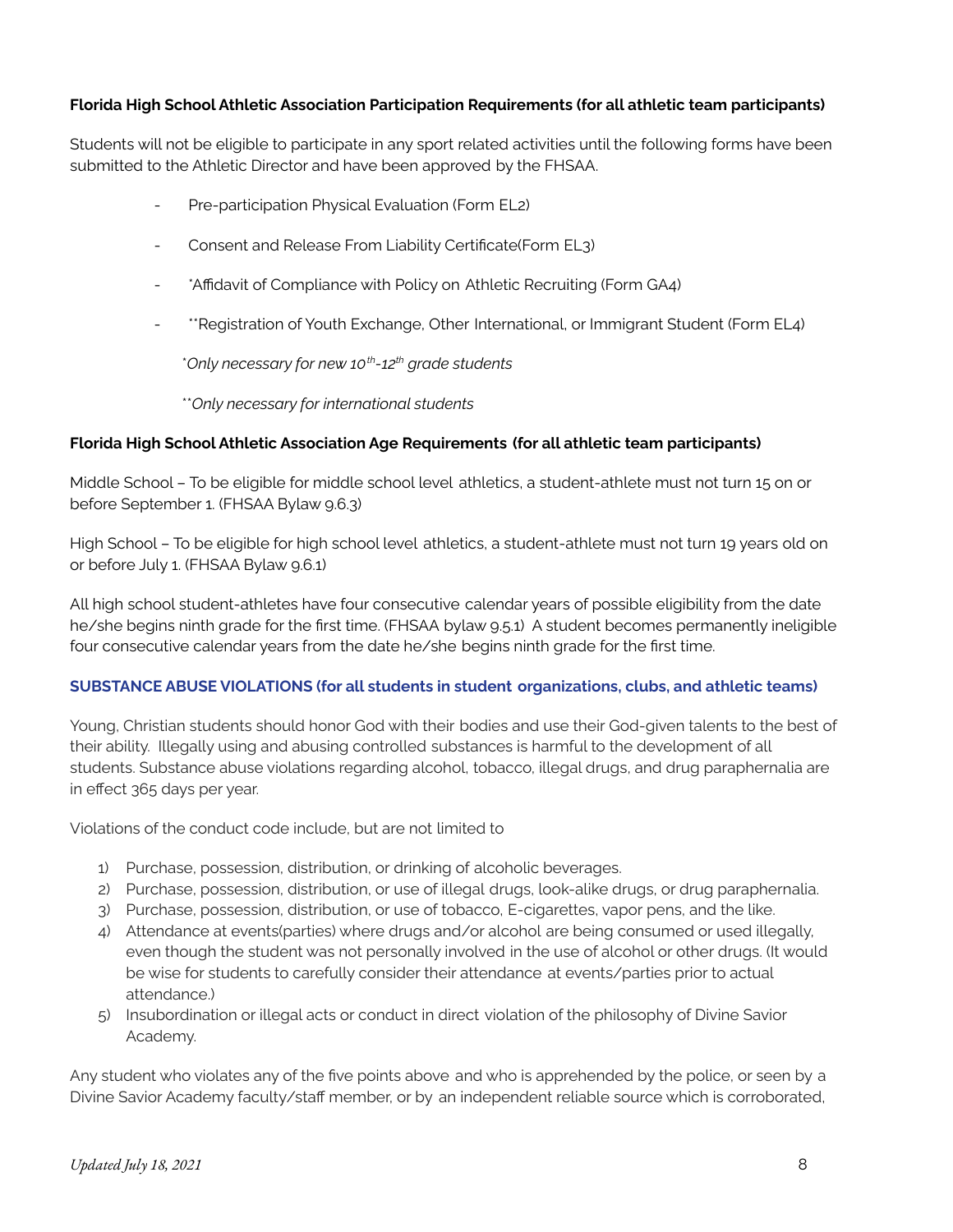will be subject to the guidelines listed below. This discipline is administered with the hope of assisting parents to bring the Law and Gospel to the soul of the student.

The following penalties and offenses are accumulated throughout a student's enrollment at Divine Savior Academy. They will be reset one time, before a student's freshman year of high school. If a violation occurs at the end of a school year, the penalty will carry over to the start of the following school year.

#### **Substance Abuse Violation Penalties**

**First Offense:** Four week suspension from regularly scheduled contests/events by Divine Savior Academy.

**Second Offense:** Twelve week suspension from regularly scheduled contests/events by Divine Savior Academy.

**Third Offense:** Calendar-year suspension (Twelve months from date of penalty).

**Fourth Offense:** Termination of all participation for the remainder of high school attendance.

- A. Students will remain part of the team and are required to practice with the team while under discipline.
- B. Post-season tournament games or matches may be part of the suspension. If the penalty results in a student being suspended for one or more FHSAA tournament competitions, the student is immediately disqualified for the remainder of the total tournament series in that sport/activity.
- C. If a student is not involved in a sport at the time of the violation, the suspension will begin at his/her next involvement with a team sport. A student may join a team on which they have not previously participated to serve the suspension. They must complete the season in good standing, however, for the suspension to be considered served.
- D. If the suspension is not completely fulfilled during one sport season, it will be proportionately carried over to the next season of participation. The duration of this suspension will be determined by the Athletic Advisory Council.
- E. Students, who in good faith, refer themselves, or parents who refer their son or daughter for help in dealing with these conduct code violations within 24 hours may have their penalty reduced. Reductions for self-referrals after the 24-hour window will be considered by the Athletic Advisory Council.
- F. Students suspended for conduct code violations will travel with the team on the bus/vehicles to contests (with the exception of overnight trips). These suspended athletes will remain on the bench or sidelines with the team in street clothes.

#### **Appeals Process**

A substance abuse penalty may be appealed. The appeal must be presented to the Athletic Advisory Council. The Athletic Advisory Council's decision is final.

It is the intent of this entire conduct policy to reinforce the proper Christian response to difficult situations that arise in our youths' lives. We recognize that the temptations are great and at times, our students will make choices that are not God-pleasing. This conduct policy is in place to support and help students make God-pleasing choices. It is intended to encourage students to recognize and admit their sin so that the sweet message of the Gospel and forgiveness can be afforded to them.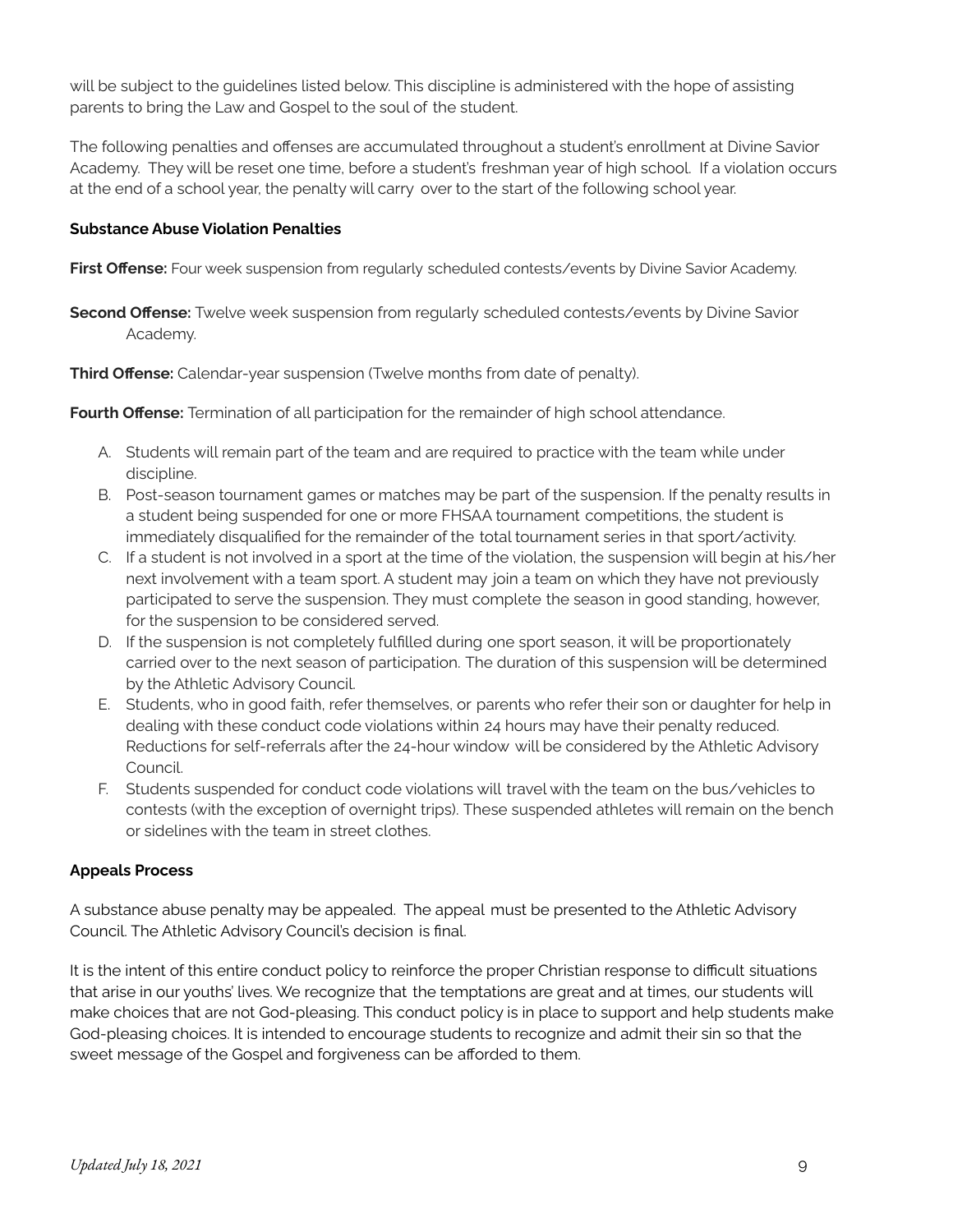### **ATHLETIC COMMUNICATION PROPER PROCEDURES**

Athletic achievement requires sincere commitment from all athletes, parents, and administrators. For all of us to be successful, effective communication must occur. Divine Savior Academy's athletic department and administration believe strongly in being accessible to parents and supportive of the coaching staff. We are continually attempting to improve communication with the students and parents. For our programs to be successful, it is necessary that everyone understand the focus and direction of the programs.

#### **Your Expectations**

- A. It is reasonable to expect your child's coach to inform you:
	- 1. When and where practices are held.
	- 2. About his/her coaching philosophy.
	- 3. About expectations he/she has for all athletes on the team.
	- 4. What is required to be a member of the team.
	- 5. If your child is injured during participation in a practice or contest.
	- 6. Whenever any disciplinary action results in your son/daughter being denied participation in a practice or contest.
- B. It is reasonable for you to expect that your child will receive:
	- 1. Coaching that will focus on improvement of skills.
	- 2. Instruction in being a member of a team.
	- 3. Guidance in positive Christian values.
	- 4. Loving discipline when necessary.
	- 5. Open communication on any topic.
	- 6. Care and Christian concern.
- C. Typical concerns that are appropriate to discuss with a coach are:
	- 1. Any unhealthy mental or physical strain you detect in your child at home.
	- 2. How you can contribute to your child's skill improvement and development.
	- 3. Any dramatic changes you detect in your child's behavior.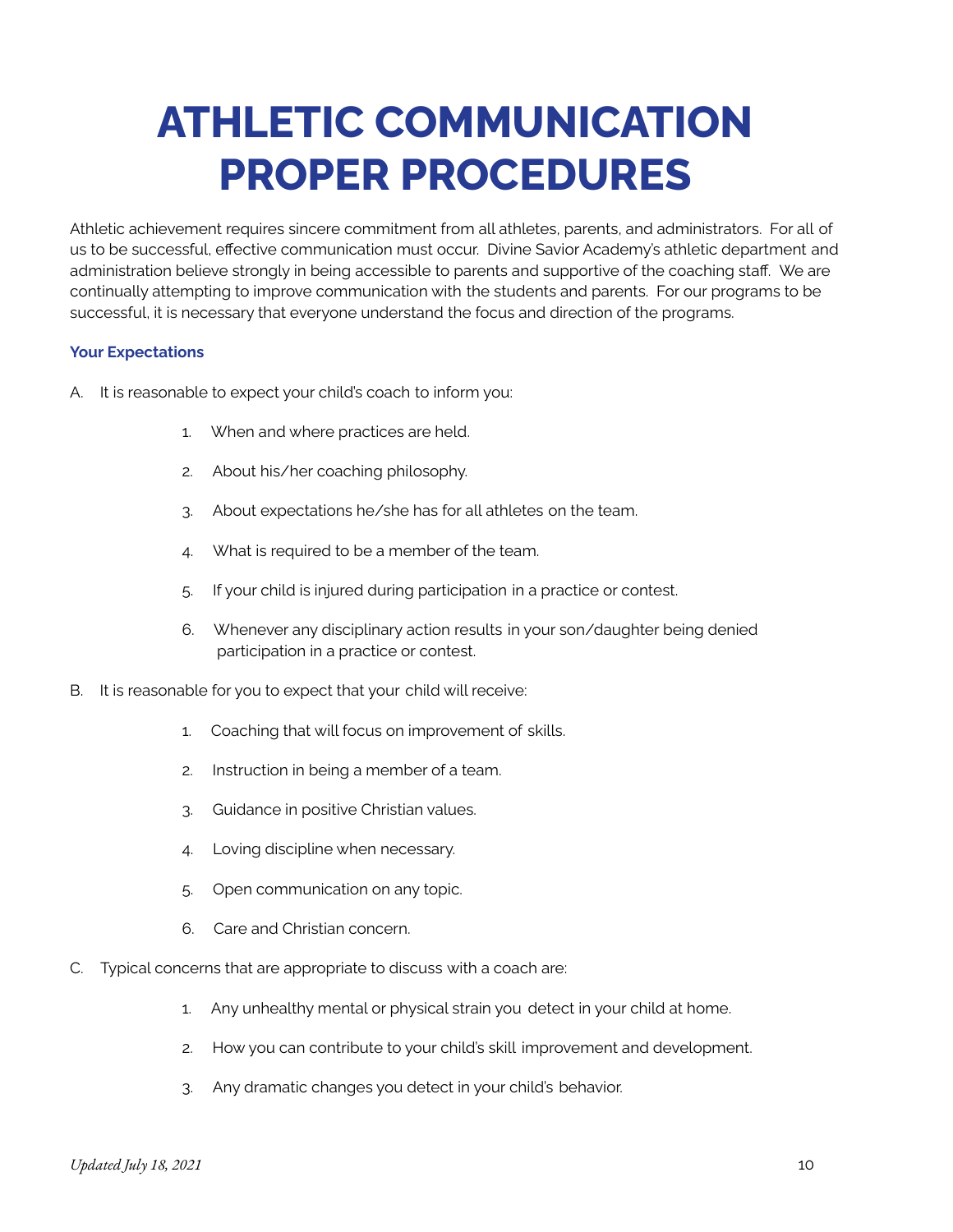#### **Our Expectations**

- A. It is inappropriate to discuss with a coach:
	- 1. Other student athletes.
	- 2. Team strategy or play calling.
- B. Coaches often need parents to tell them:
	- 1. Any specific health concerns about your son/daughter expressed directly and informally to the coach at a mutually convenient time.
	- 2. Notification of any schedule conflicts well in advance.
	- 3. Your commitment to the program, and how you contribute to the program's success. For example, one way is to be sure your son/daughter is at practice each day on time and to supervise your child's nutrition and rest.
	- 4. Strategies that have worked for you in dealing with your son/daughter being successful in the past.
- C. If you have a concern to discuss with a coach, what procedure should you follow?
	- 1. Make an appointment with the coach at a mutually convenient time.
	- 2. If the meeting with the coach does not result in resolution to the problem, contact the athletic director to discuss the situation.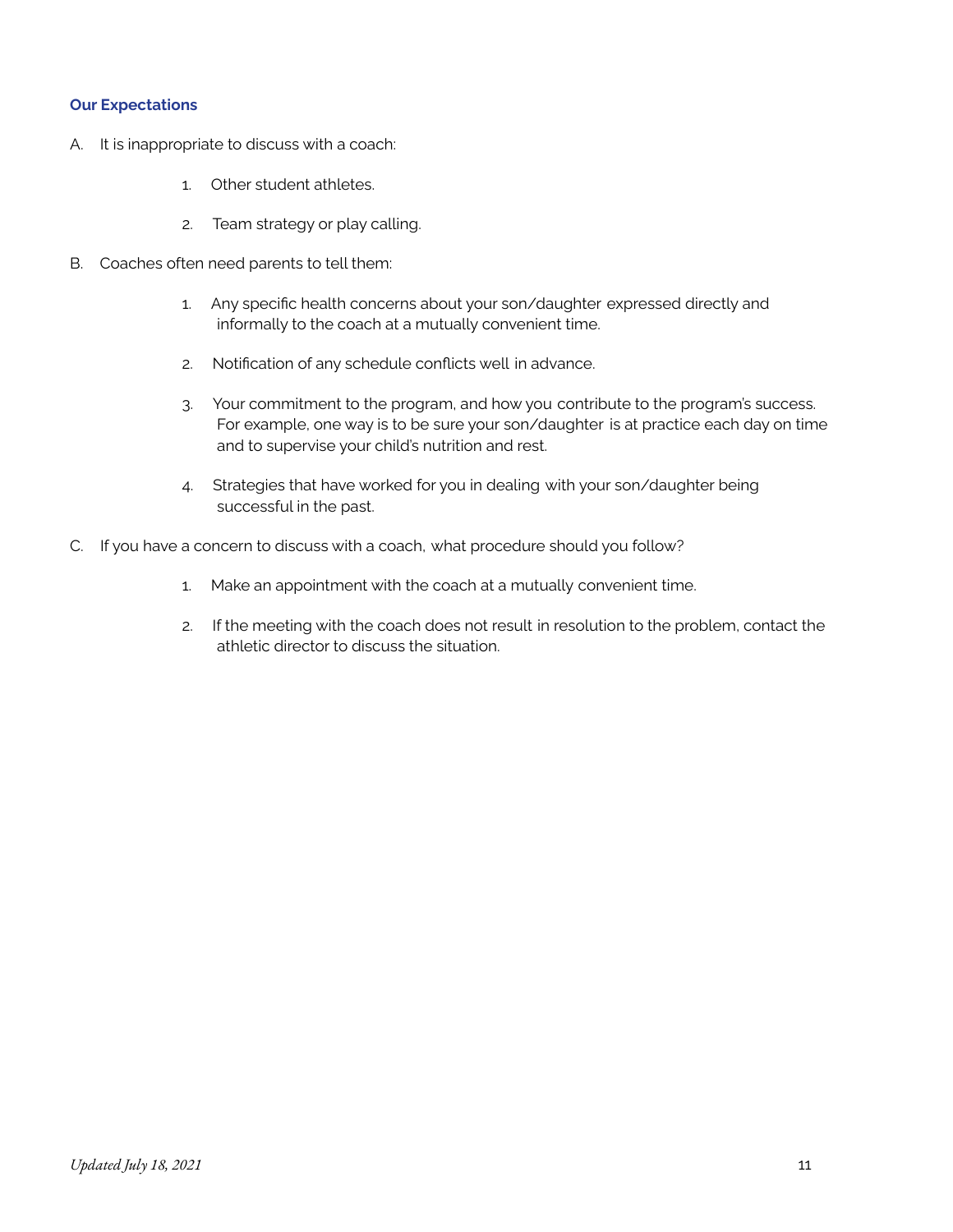### **ATHLETIC DEPARTMENT STAFF**

**Campus Principal Campus Principal Ryan Loberger High School Principal Ben Troge** Ben Troge **Middle School Principal Ryan Loberger** Ryan Loberger **Athletic Director** Matt Willems **Assistant Athletic Director Contract Contract Athletic Director Robbie Schmidt Athletic Trainer** The Trainer Tony Salvaggio

#### **FALL SPORTS**

| Cross Country - High School Head Coach           | Jeremy Seeger     |
|--------------------------------------------------|-------------------|
| Cross Country - High School Assistant Coach      | Melanie Laete     |
| Cross Country - Middle School Head Coach         | Andrea Rodriguez  |
| Cross Country - Middle School Assistant Coach    | Kayla Liu         |
|                                                  |                   |
| Golf - High School Head Coach                    | Alvaro Puche      |
| Golf - High School Assistant Coach               | Robbie Schmidt    |
|                                                  |                   |
| Volleyball - High School Varsity Head Coach      | Matt Willems      |
| Volleyball - High School Varsity Assistant Coach | Alan Obrador      |
| Volleyball - High School JV Head Coach           | Chrisitan Obrador |
| Volleyball - High School JV Assistant Coach      | Miranda Maasz     |
| Volleyball - Middle School Head Coach            | Katie Meihak      |
| Volleyball - Middle School Assistant Coach       | Kelly Hering      |
| Volleyball - Middle School Assistant Coach       | Melissa Botero    |
|                                                  |                   |

#### **Winter Sports**

| Girls' Soccer - High School Head Coach        | Lexi Caira     |
|-----------------------------------------------|----------------|
| Girls' Soccer - High School Assistant Coach   | Julia Marshall |
| Girls' Soccer - Middle School Head Coach      | Gaby Vargas    |
| Girls' Soccer - Middle School Assistant Coach | Rachel Becker  |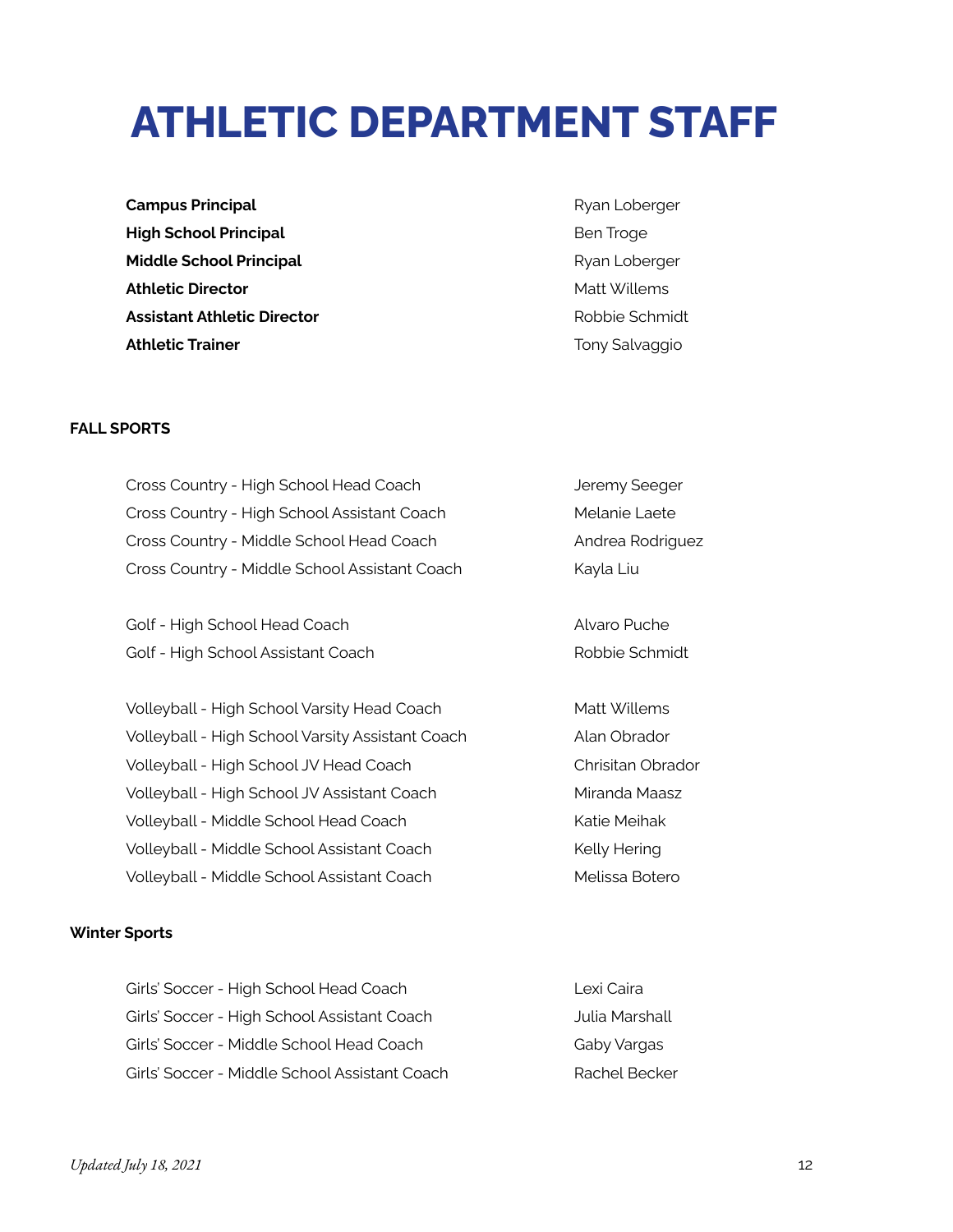Boys' Soccer - High School Head Coach Jeremy Daccarett Boys' Soccer - High School Assistant Coach Nic Liu Boys' Soccer - Middle School Head Coach Santiago Botero Boys' Soccer - Middle School Assistant Coach Jeff Lillo

Girls' Basketball - High School Head Coach Leah Nass Girls' Basketball - High School Assistant Coach Taylor Hammer Girls' Basketball - Middle School Head Coach Peter Mathwig Girls' Basketball - Middle School Assistant Coach Hannah Rundgren

Boys' Basketball - High School Varsity Head Coach Raul Duany Boys' Basketball - High School Varsity Assistant Coach Erik Landwehr Boys' Basketball - High School JV Head Coach Andres Boys' Basketball - High School JV Assistant Coach Luke Willems Boys' Basketball - Middle School Head Coach Joe Herring Boys' Basketball - Middle School Assistant Coach Marc Montez

#### **Spring Sports**

Tennis - High School Head Coach Jenny Sotomayor Tennis - High School Assistant Coach Zack Peterson Tennis - Middle School Girls Coach **Emily Schmidt** Tennis - Middle School Boys Coach **Gottom Containers** Justin Marshall

Track & Field - High School Girls Head Coach Caleb Davisson Track & Field - High School Boys Head Coach Jon Ross Track & Field - Middle School Head Coach Kurt Hoppe Track & Field - MS/HS Assistant Coach Abby Moline Track & Field - MS/HS Assistant Coach Peter Mathwig Track & Field - Middle School Assistant Coach Marc Montez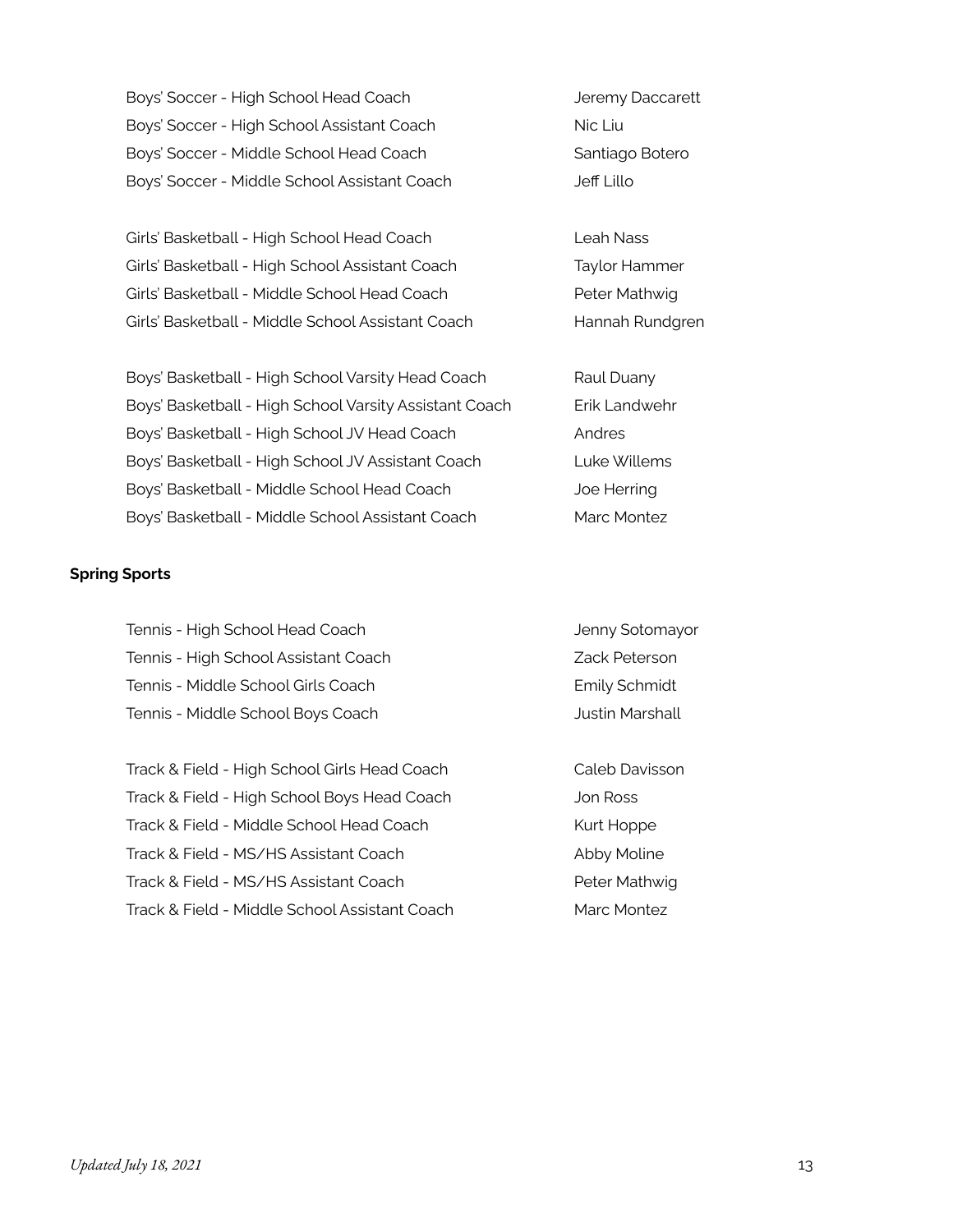### **STUDENT ORGANIZATIONS (Orgs) at DSA**

**\****Please note that organizations/advisors may change on a year to year basis. All clubs are included as part of the Activities/Athletics Handbook policies and information, even if not listed below.*

#### **2020-2021 High School Orgs**

- 1. Student Council
- 2. Archery Club
- 3. National Honor Society
- 4. Film Club
- 5. Red Cross Club
- 6. Ambassador Program
- 7. Model United Nations
- 8. Music Club
- 9. Choir
- 10. Drama Club
- 11. Math/Science Club
- 12. Community Service Club
- 13. Business Club
- 14. Varsity Chess
- 15. Video Game Club
- 16. Medical Club

#### **2020-2021 Middle School Orgs**

- 1. Student Council
- 2. National Junior Honor Society
- 3. Chess Club
- 4. Business Club
- 5. Choir
- 6. Band
- 7. Theater
- 8. Archery Club
- 9. Varsity Chess